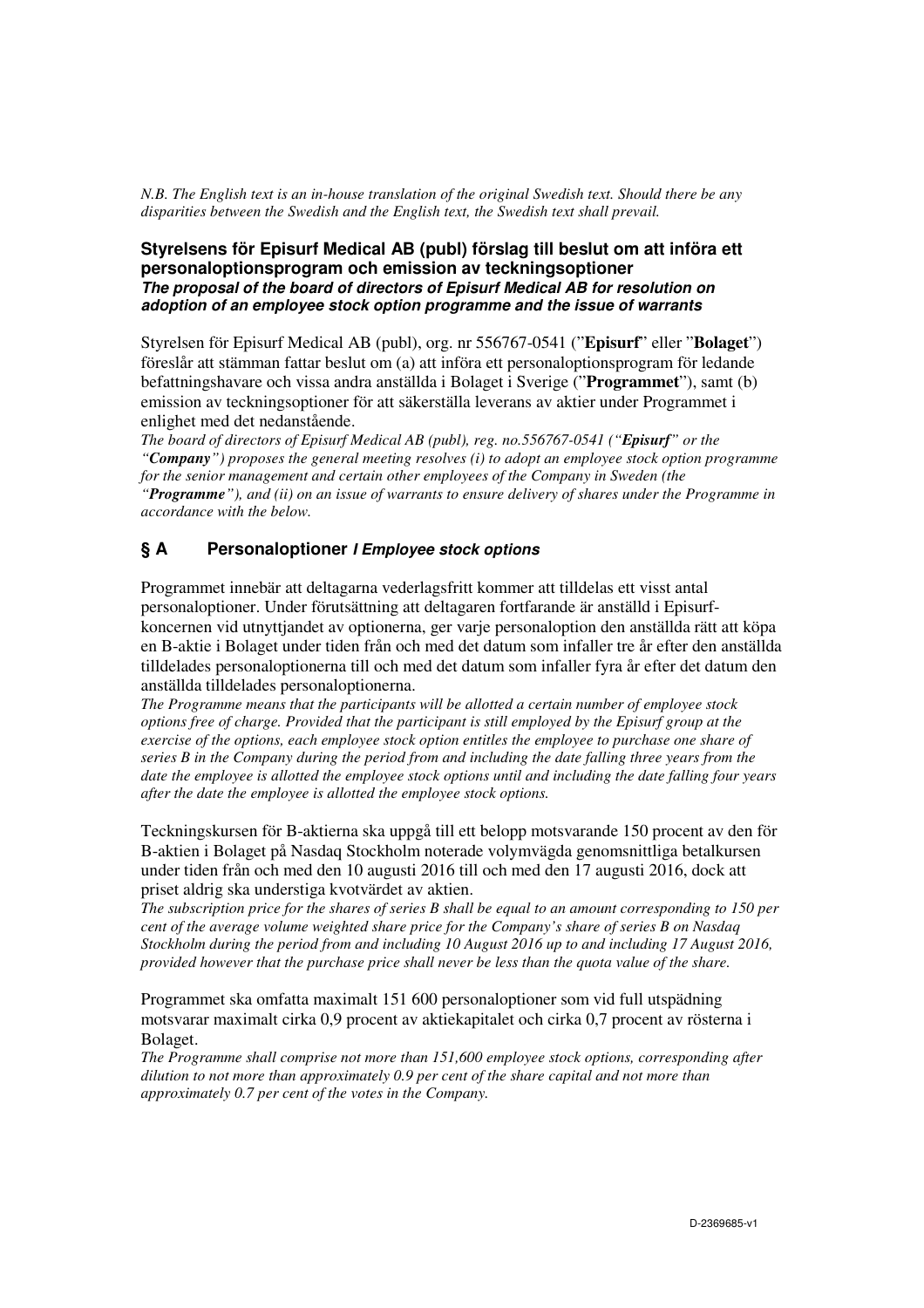| Kategori /<br>Category                                  | Antal /<br><b>Number</b> | Antal personaloptioner per befattningshavare /<br>Number of employee stock options per executive |
|---------------------------------------------------------|--------------------------|--------------------------------------------------------------------------------------------------|
| Verkställande<br>direktör /<br><b>Managing Director</b> |                          | 53 200<br>53,200                                                                                 |
| <b>CFO</b>                                              | 1                        | 40 500<br>40,500                                                                                 |
| COO                                                     | 1                        | 33 900<br>33,900                                                                                 |
| Ovriga anställda /<br>Other employees                   | 12                       | 2 0 0 0<br>2,000                                                                                 |
| Totalt / Total                                          | 15                       | 151 600<br>151,600                                                                               |

Tilldelning av personaloptioner kan ske i följande kategorier: *Allocation may be made to the following categories:*

För det fall särskilda omständigheter inträffar ska styrelsen ha rätt att besluta om att personaloptionerna ska kunna behållas och utnyttjas trots att anställningen i Episurfkoncernen har upphört, exempelvis på grund av sjukdom.

*In case of special circumstances, the Board of Directors shall be authorised to resolve that employee stock options may be kept and exercised despite the fact that the employment in the Episurf Group has ceased, for example due to illness*.

Styrelsen ska även ha rätt att göra justeringar i Programmet om betydande ändringar i Episurf-koncernen eller dess marknad resulterar i en situation som innebär att villkoren för att utnyttja optionerna inte längre är lämpliga.

*The Board of Directors shall also be entitled to make adjustments to the Programme if significant changes in the Episurf Group, or its markets, result in a situation where the decided terms and conditions for exercising the options are no longer appropriate.* 

Ingen ersättning kommer att utgå för vinstutdelning på den underliggande aktien. *No compensation will be paid for dividend payments on the underlying share.* 

Personaloptionerna får inte överlåtas eller pantsättas. *The employee stock options may not be transferred or pledged.* 

Programmet förväntas medföra redovisningskostnader såväl som andra kostnader i form av sociala avgifter. Redovisningskostnaderna förväntas uppgå till cirka 199 016 kronor och de sociala avgifterna beräknas uppgå till cirka 64 481 kronor. Black & Scholes-modellen har använts vid värderingen av personaloptionerna.

*The Programme is expected to incur accounting costs as well as expenses in the form of social security contributions. The accounting costs are expected to amount to approximately SEK 199,016 and the social security contributions are expected to amount to approximately SEK 64 481. The Black & Scholes formula has been used for the valuation of the employee stock options.*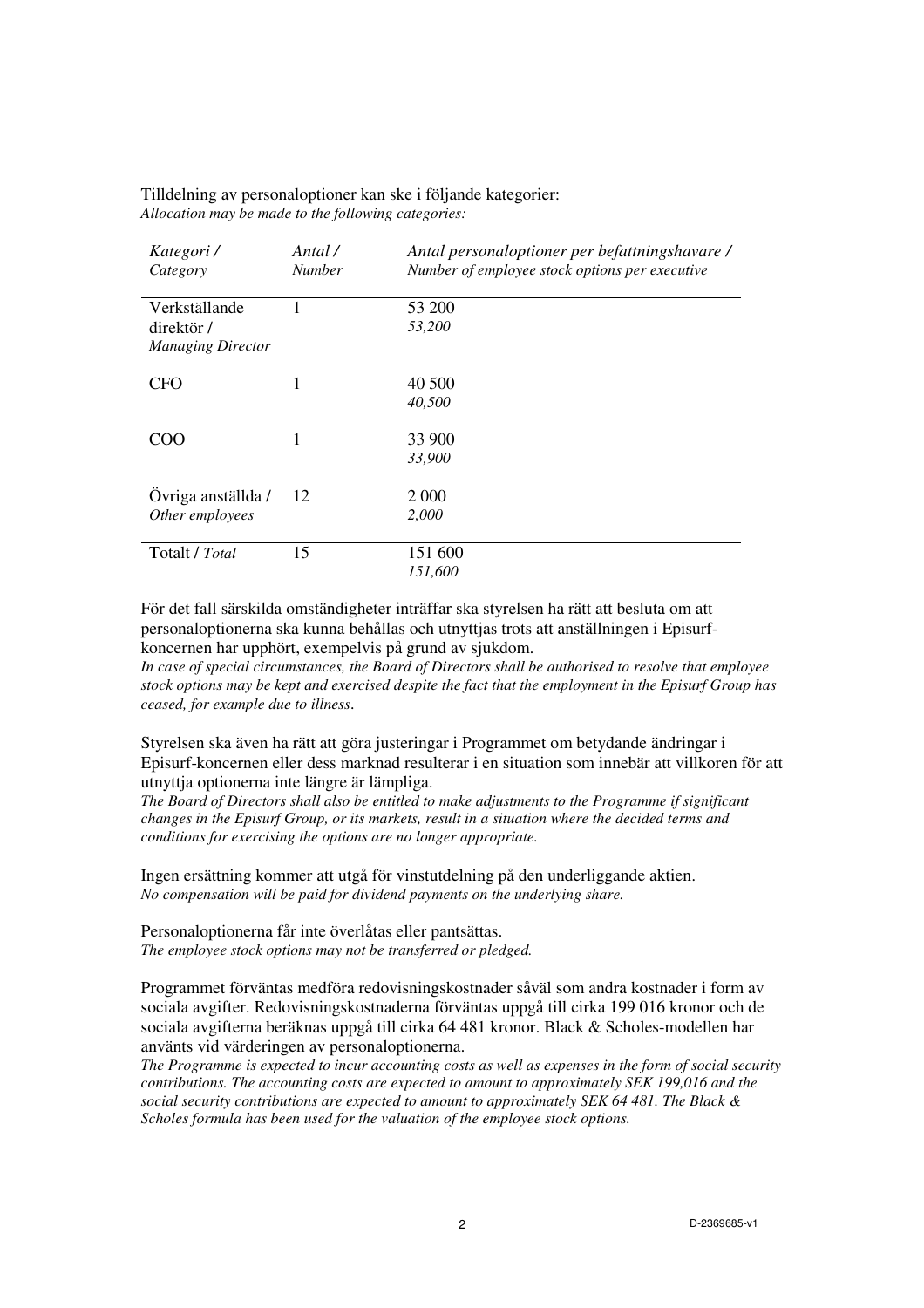# **§ B Emission av teckningsoptioner / Issue of warrants**

#### 1. Antal emitterade teckningsoptioner / Number of issued warrants

Bolaget ska emittera högst 151 600 teckningsoptioner. *The Company shall issue a maximum of 151,600 warrants.*

#### 2. Rätt till teckning / Right to subscribe

Rätt att teckna teckningsoptionerna ska, med avvikelse från aktieägarnas företrädesrätt, tillkomma Episurf Operations AB, org. nr 556921-7739 ("**Dotterbolaget**"), ett helägt dotterbolag till Bolaget. *The right to subscribe for warrants shall, with deviation from the shareholder's preferential rights, belong to Episurf Operations AB, reg. no. 556921-7739 (the "Subsidiary"), a wholly owned subsidiary of the Company.* 

#### 3. Överteckning / Over-subscription

 Överteckning kan inte ske. *Over-subscription is not allowed.*

#### 4. Emissionskurs / Subscription price

Teckningsoptionerna emitteras utan vederlag. *The warrants shall be issued without compensation.*

5. Tid för teckning / Subscription period

Teckningsoptionerna ska tecknas på separat teckningslista senast den 31 augusti 2016. Styrelsen äger emellertid rätt att förlänga teckningstiden. *Subscription of the warrants shall take place on a separate subscription list not later than 31 August2016. The board of directors is entitled to prolong the subscription period.* 

#### 6. Betalning / Payment

 Då teckningsoptionerna emitteras utan vederlag ska ingen betalning ske. *As the warrants are issued free of charge, no payment shall be made.* 

## 7. Teckningsoptionerna / The warrants

- a) Varje teckningsoption ger innehavaren rätt att teckna en (1) ny B-aktie i Bolaget under tiden från och med 17 augusti 2019 till och med den 31 december 2020. *Each warrant entitles the holder to subscribe for one (1) new share of series B in the Company during the period from and including 17 August 2019 up until and including 31 December 2020.*
- b) Teckningskursen ska uppgå till ett belopp motsvarande 150 procent av den för B-aktier i Bolaget på Nasdaq Stockholm noterade volymvägda genomsnittliga betalkursen under tiden från och med den 10 augusti 2016 till och med den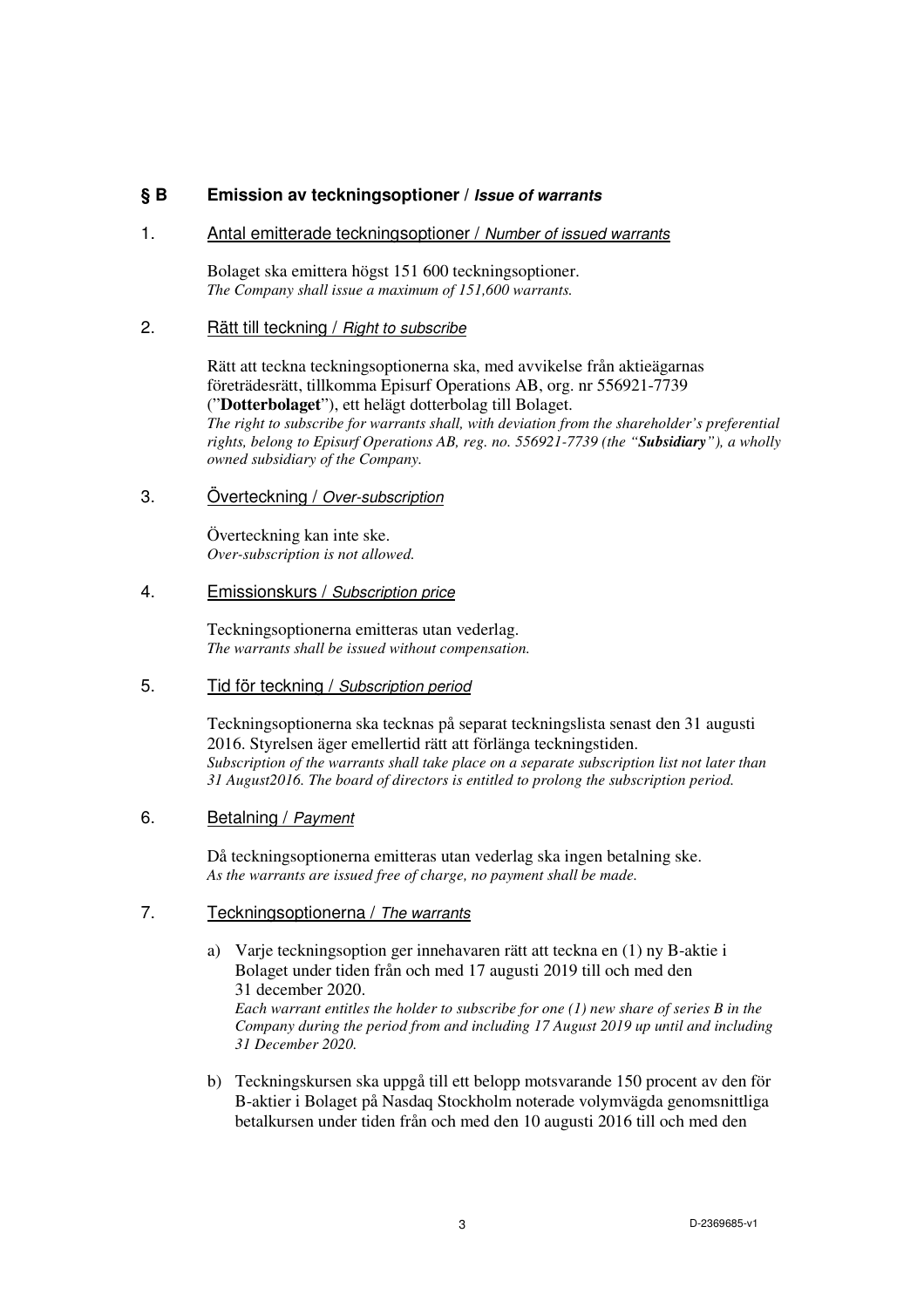17 augusti 2016. Den framräknade teckningskursen ska avrundas till närmast helt tiotal öre. Teckningskursen får inte fastställas till under akties kvotvärde. *The subscription price shall be equal to an amount corresponding to 150 per. cent of the volume-weighted average of the purchase price for the Company's share of series B on Nasdaq Stockholm during the period from and including 10 August 2016 up to and including 17 August 2016. The calculated subscription price shall be rounded off to the nearest SEK 0.10. The subscription price may not be determined to an amount lower than the quota value of the shares.* 

- c) De nytecknade aktierna medför rätt till vinstutdelning första gången på den avstämningsdag för utdelning som infaller närmast efter det att teckning verkställts. *Shares issued as a result of subscription will carry rights to dividends as of the first record date for dividends after the subscription is executed.*
- d) De fullständiga villkoren för teckningsoptionerna framgår av Underbilaga A. Som framgår därav kan teckningskursen liksom antalet aktier som teckningsoption berättigar till teckning av komma att omräknas vid fondemission, nyemission samt i vissa andra fall. *The complete terms and conditions for the warrants are set forth in Sub-Appendix A. As set forth therein, the subscription price, as well as the number of shares which a warrant entitles subscription for, can be recalculated in the event of a bonus issue, new issue and in certain other cases.*

### 8. Ökning av aktiekapitalet / *Increase of the share capital*

Ökningen av Bolagets aktiekapital kommer vid utnyttjande av teckningsoptionerna att uppgå till högst 45 518,491 kronor, dock med förbehåll för den höjning som kan föranledas av att omräkning av teckningskursen och antalet aktier som varje teckningsoption berättigar till teckning av kan komma att ske till följd av emissioner med mera.

*The increase of the Company's share capital will, upon exercise of the warrants, amount to not more than SEK 45,518.491, subject to such increase that may occur due to recalculation of the subscription price and the number of shares which each warrant entitles subscription for in the event of issues etcetera.* 

#### 9. Skäl för avvikelse från aktieägarnas företrädesrätt med mera / Reasons for deviating from the shareholders' preferential rights etcetera

Skälen för avvikelse från aktieägarnas företrädesrätt samt information om beredningen av beslutsförslaget och viss annan information framgår av Underbilaga B.

*The reasons for deviating from the shareholder's preferential rights and information on the preparation of the proposal and certain other information are set forth in Sub-Appendix B.* 

# **§ C Bemyndiganden**

Bolagsstämman uppdrar åt styrelsen i Bolaget att verkställa emissionsbeslutet enligt § B ovan.